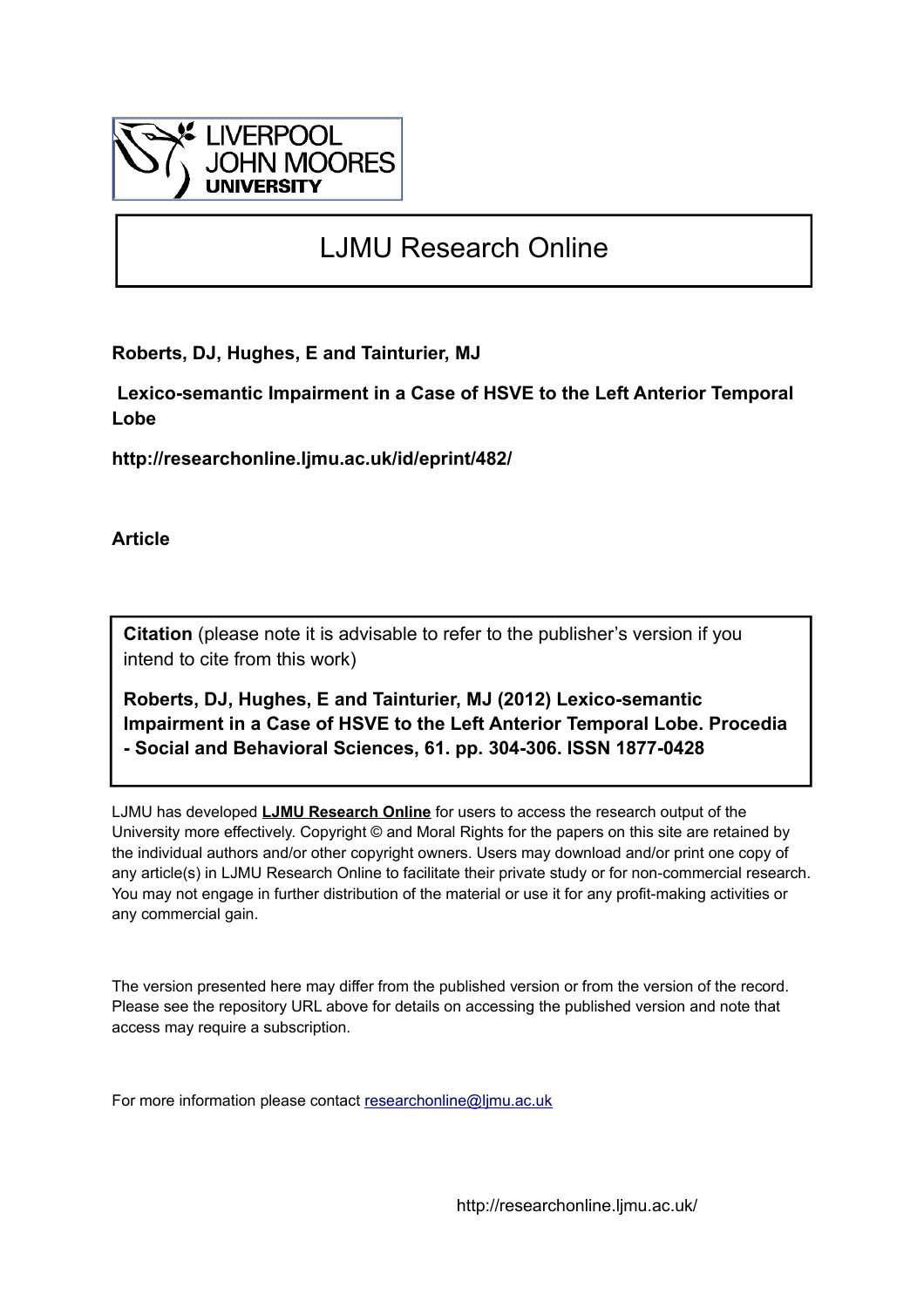Roberts DJ, Hughes E, Tainturier MJ. 2012. Lexico-Semantic Impairment in a Case of HSVE to the Left Anterior Temporal Lobe. Procedia Social and Behavioral Sciences, in press.

## **Background**

This study investigates the role of the left anterior temporal lobe (aTL) in semantics. Clinical and neuroscientific investigations propose the aTL bilaterally (BaTL), are implicated in semantics, based on findings that: (1) disruption to BaTL results in a multimodal semantic impairment, observed in semantic dementia (SD) and herpes-simplex-viral-encephalitis (HSVE); (2) impairment can be mimicked by inducing a "virtual lesion" (repetitivetranscranial-magnetic-stimulation) to BaTL in neurologically intact participants; (3) neuroimaging studies identify BaTL activation for semantic tasks (Fig 1, Lambon Ralph et al., 2012, for points 1-3). Anchored in this evidence is the assumption that semantic impairment will result from BaTL damage only. Recently, investigators have suggested a loss of semantic knowledge can result from LaTL damage. Using sensitive tests, this can be observed in chronic stroke (Schwartz et al., 2009) and temporal lobe resection for epilepsy patients (rTLE: Antonucci et al., 2008; Lambon Ralph et al., 2012). Of interest is the striking similarity of rTLE and very early stages of SD (when atrophy is left sided and overlaps with resection) – impairment is mild and the primary symptom is anomia and/or forgetfulness. This builds upon the possibility that a semantic weakness may result from a LaTL lesion. Whilst rTLE studies have provided insight into this notion, one must be cautious – presurgical seizures may initiate changes in brain organisation/normal development, and reorganisation of function could occur post-surgery. Chronic stroke studies are problematic since lesions are large and encompass other areas that may contribute to the impairment. Consequently, whether LaTL lesions results in semantic impairment is not entirely understood. The goal of the present case study was to initiate an investigation to determine whether semantic impairment is in fact present following LaTL lesion.

# **Method**

WRP, a 49 year old right-handed male, one year post-HSVE has a LaTL lesion with extensive destruction of temporal pole, extending to medial temporal, amygdala and hippocampus. No involvement of right hemisphere. MMSE revealed no dementia. A comprehensive test battery proved successful in detection of mild semantic impairment in other patient groups (SD, HSVE, rTLE) was administered.

#### **Results & Discussion**

Results are summarised below in Table 1. Evidence of semantic impairment was obtained, independent of input and output modality – abnormal performance in oral/written naming, semantic association, naming-definition, word-picture comprehension, synonym judgement, verbal fluency. Particularly, living<nonliving category effect emerged in both oral  $(χ2(1)=10.26, P<.005)$  and written  $(χ2(1)=6.56, P<.05)$  naming accuracy on 64-item namingto-confrontation set, and in semantic errors for living>nonliving (e.g., kangaroo>crocodile) in oral  $(\gamma 2(1)=6.62,\mathbb{P} < 0.05)$  and written  $(\gamma 2(1)=5.24,\mathbb{P} < 0.05)$  naming. He also showed visual<functional effect (t(63)=3.37,P<.001) for naming-to-definition. For synonym judgement control level was reached for easiest items only (high frequency, high imageability) and effects of imageability  $(\gamma 2(1)=4.36 \text{ P} < 0.05)$  and frequency  $(\chi^2(2)=14.06, P<.005)$  were present. These results suggest that aTL lesions to the left hemisphere can lead to lexico-semantic impairment.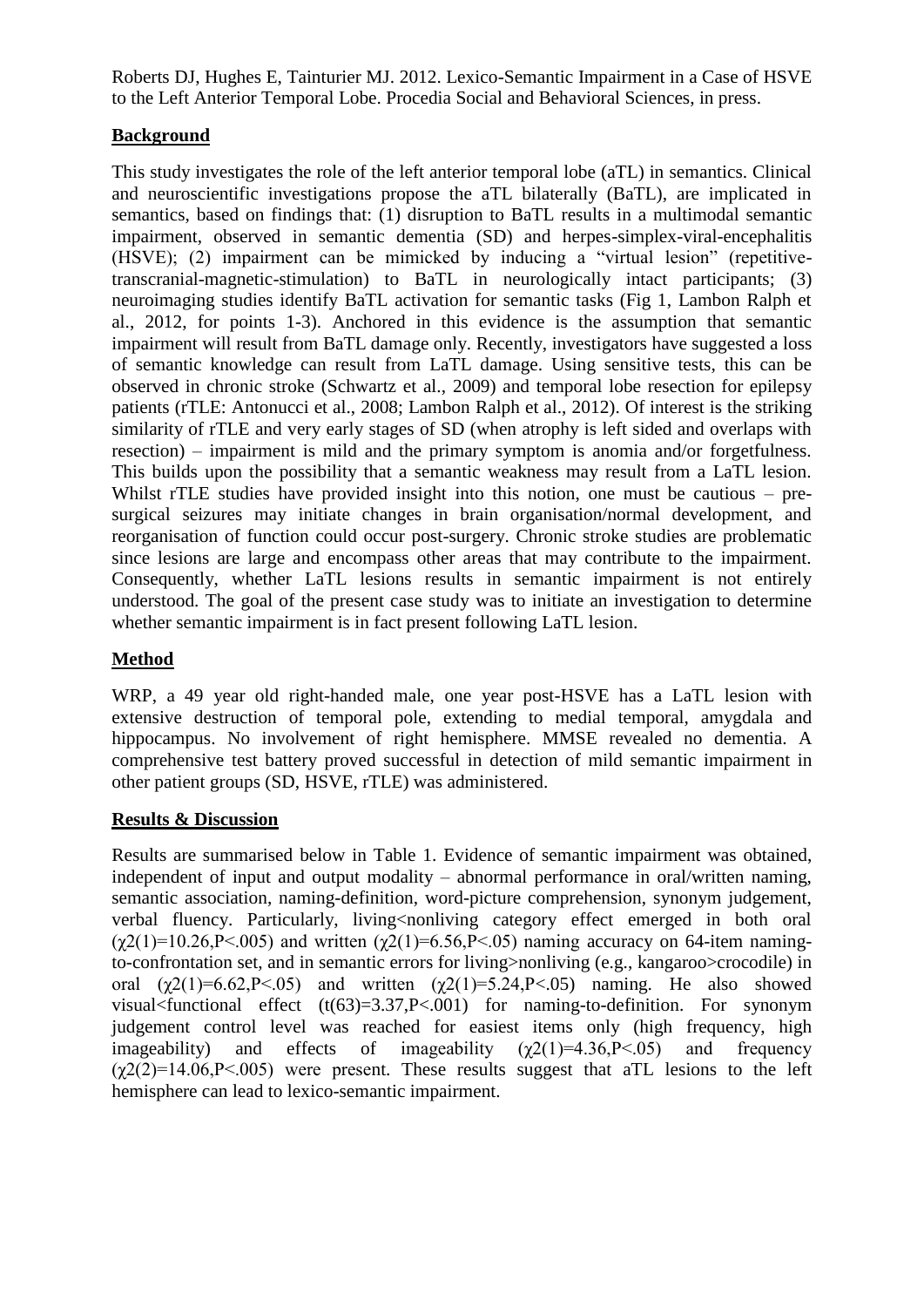| <b>Task</b>                                                                                            | Sub-test                               | <b>Item</b><br>$\boldsymbol{N}$ | Mean | Cut-<br>off | <b>WRP</b>       | Semantic<br>error<br>rate* |
|--------------------------------------------------------------------------------------------------------|----------------------------------------|---------------------------------|------|-------------|------------------|----------------------------|
| <b>Cambridge semantic</b><br>battery** (uses<br>identical stimulus<br>items $(N=64)$ for each<br>test) | Oral<br>naming                         | 64                              | 62   | 59          | 53               | 82%                        |
|                                                                                                        | Written<br>naming                      | 64                              | 62   | 59          | 58               | 67%                        |
|                                                                                                        | Word-picture<br>matching               | 64                              | 63   | 63          | 58               |                            |
|                                                                                                        | CCT~<br>picture                        | 64                              | 59   | 53          | 57 (in<br>RT)    |                            |
|                                                                                                        | $CCT \sim$<br>word                     | 64                              | 61   | 57          | 48               |                            |
|                                                                                                        | Naming to<br>functional<br>definitions | 64                              | 57   | 57          | 51               |                            |
|                                                                                                        | Naming to<br>perceptual<br>definitions | 64                              | 54   | 54          | 36               |                            |
|                                                                                                        | Verbal<br>fluency                      | $\frac{1}{2}$                   | 115  | 70          | 64               |                            |
| <b>Naming to</b><br>confrontation                                                                      | $Oral+$                                | 64                              | 62   | 60          | 54               | 60%                        |
|                                                                                                        | Written+                               | 64                              | 62   | 60          | 54               | 50%                        |
|                                                                                                        | Oral $retest+$                         | 64                              | 62   | 60          | 54               | 50%                        |
|                                                                                                        | Written<br>$retest +$                  | 64                              | 62   | 60          | 52               | 33%                        |
|                                                                                                        | Graded<br>naming^                      | $30\,$                          | 22   | 14          | $\boldsymbol{6}$ | $\overline{\phantom{0}}$   |
| <b>Synonym</b><br>judgements***                                                                        | Total                                  | 96                              | 94   | 92          | 83               | $\overline{\phantom{0}}$   |
|                                                                                                        | High<br>Frequency                      | 48                              | 47   | 45          | 44               |                            |
|                                                                                                        | Low<br>Frequency                       | 48                              | 47   | 45          | 39               |                            |
|                                                                                                        | High<br>Imageability                   | 32                              | 32   | 31          | 32               |                            |
|                                                                                                        | Medium<br>Imageability                 | 32                              | 32   | 31          | 29               |                            |
|                                                                                                        | Low<br>Imageability                    | 32                              | 31   | $28\,$      | $22\,$           |                            |

*Note*. **Bold** denotes abnormal performance. \*Non-semantic errors were no response;

\*\*Tests from Bozeat et al. (2000); ~CCT: Camel and Cactus test

(designed along the principles of the PPT); +Tests from Lambon Ralph et al. (1998b);

^Warrington (1997); \*\*\*Jefferies et al. (2009).